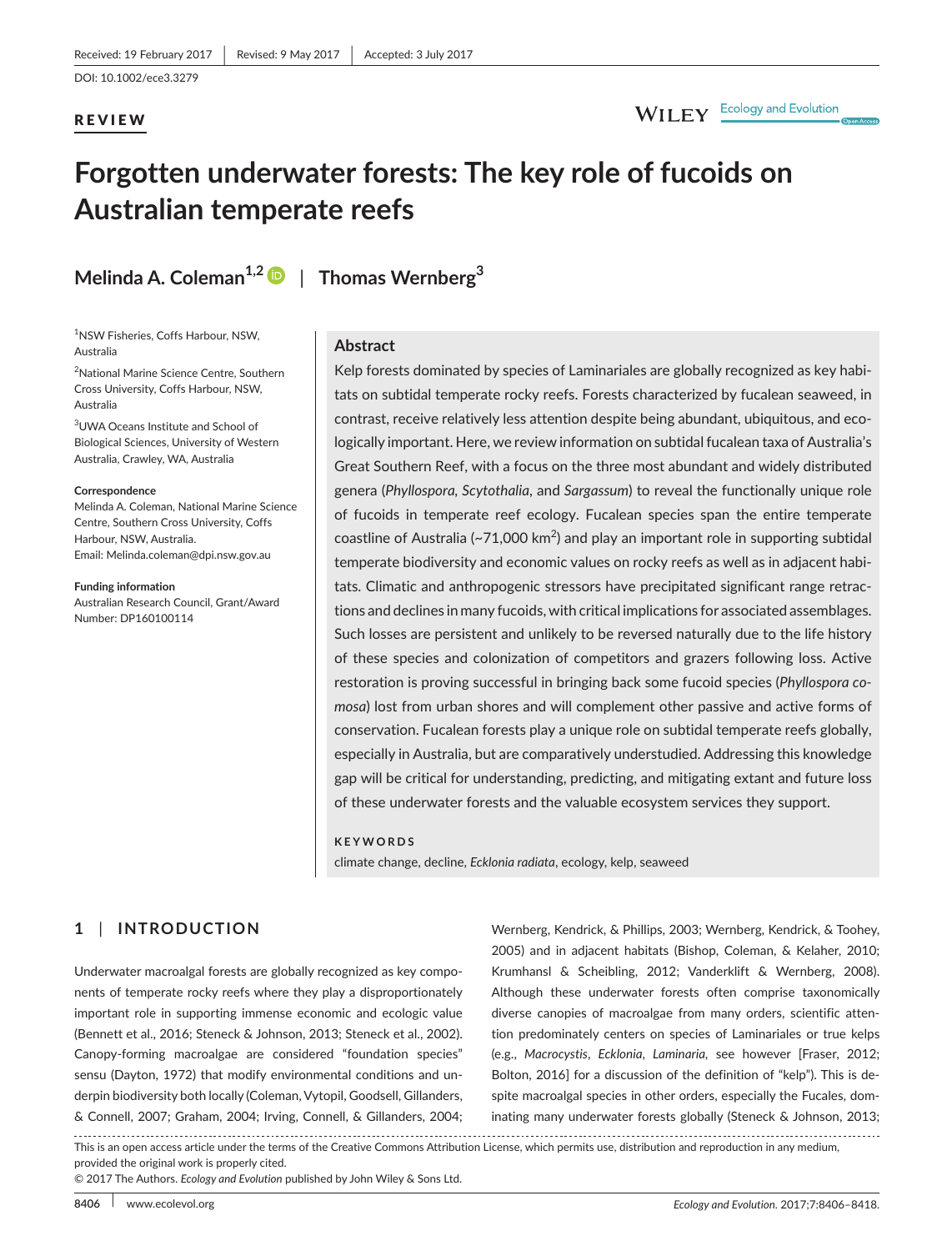Thibault, Pinedo, Torras, & Ballesteros, 2005; Verges et al., 2014; Vogt & Schramm, 1991; Wernberg, Thomsen, Staehr, & Pedersen, 2004; Wernberg, Kendrick, et al., 2003; Wikström & Kautsky, 2007). Although the similar structural arrangement of laminarian and fucalean forests are often justification for their grouping in temperate reef ecology (Steneck & Johnson, 2013), inherent differences in the biology and morphology of these orders are likely to result in specific biotic associations and responses to environmental change (Hirst, 2006; Phillips, Kendrick, & Lavery, 1997; Wernberg & Connell, 2008; Wernberg, de Bettignies, Bijo, & Finnegan, 2016; Wernberg, Russell, et al., 2011). Hence, addressing the knowledge gap surrounding the specific role of fucoids on subtidal temperate reefs will be critical for understanding how these unique forests and their associated biodiversity will respond to increasing anthropogenic stressors and in informing management and conservation initiatives.

The temperate rocky reefs of the southern hemisphere are unique in that they are home to the greatest diversity of fucoid genera globally supporting 73% more species than reefs in the northern hemisphere (Steneck & Johnson, 2013). Indeed, fucoids are 6 times more speciose than laminariales in the southern hemisphere (Guiry, 2012; Steneck & Johnson, 2013). The microtidal nature of many temperate coasts in Australia means that these fucoids are predominately subtidal, a similar situation to rocky reefs of the Baltic and Mediterranean Seas. In particular, the underwater macroalgal forests that dominate more than 71,000  $\mathrm{km}^2$  of the temperate Australian coastline (the Great Southern Reef or GSR (Bennett et al., 2016) have the highest fucoid diversity and endemism globally. These forests comprise a diverse flora of 63 species of Fucales (e.g., *Phyllospora comosa*, *Scytothalia dorycarpa, Cystophora* spp., *Cystosiera* spp., *Acrocarpia* spp., *Durvillaea potatorum*, and *Sargassum* spp.) with only four native species of Laminariales (e.g., *Ecklonia radiata, Macrocystis pyrifera, M. angustifolia*, and *Lessonia corrugata*) occurring as either mixed or monospecific forests (Goodsell, Fowler-Walker, Gillanders, & Connell, 2004; Turner & Cheshire, 2003; Wernberg & Connell, 2008; Wernberg, Thomsen, Tuya, & Kendrick, 2011; Wernberg, Kendrick, et al., 2003). Indeed, mixed laminariales/fucoid forests have been estimated to account for up to 64% of subtidal macroalgal forests in southern and Western Australia (Goodsell et al., 2004; Wernberg, Thomsen, et al., 2011). In particular, extensive monospecific fucoid forests comprised of *Phyllospora comosa*, *Scytothalia dorycarpa* (hereafter referred to as *Phyllospora* and *Scytothalia*, respectively) and species of *Sargassum* occur along most of the ~8,000 km temperate coast of Australia, but have only recently been the focus of research efforts spurred by climatic- and anthropogenic-induced declines (Coleman, Kelaher, Steinberg, & Millar, 2008; Phillips & Blackshaw, 2011; Smale & Wernberg, 2013; Wernberg, Bennett, et al., 2016).

To assess the knowledge base of subtidal fucoids relative to laminariales, we did a literature search (see Appendix S1 for detailed protocol) to qualitatively identify scientific publications on the most abundant subtidal habitat-forming species in Australian waters. We searched for the terms *Phyllospora comosa*, *Scytothalia dorycarpa, Durvillaea potatorum, Acrocarpia* spp., *Cystophora* spp., *Cystoseira trinodis, Sargassum* spp., *Macrocystis* spp., *L. corrugata*, or *E. radiata* in the

title, keywords, or abstract of papers and found between 1 and 25 relevant publications for each fucoid species versus 321 relevant papers on the 3 laminarian taxa, highlighting the critical lack of specific ecological studies on fucoids relative to co-occurring laminariales. Moreover, this literature search revealed that, relative to laminariales, these fucoids have only been the focus of recent research attention with 80% of all publications on *Scytothalia* and all ecological studies on *Phyllospora* from the last decade. Given the relative lack of studies to conduct a rigorous quantitative review of the importance of subtidal fucoids, here we review knowledge on Australia's extensive subtidal fucoid forests to qualitatively demonstrate their unique role in reef ecology, and identify research gaps that should be addressed to better understand these key habitats and inform conservation and rehabilitation efforts. We specifically focus on the better studied taxa, *Phyllospora;* 25 papers, *Sargassum* spp.; 22 papers, and *Scytothalia*; 8 papers because these are the most dominant habitat-forming fucoids on the temperate subtidal reefs across Australia and all 3 taxa have undergone recent declines (Coleman, Kelaher, et al., 2008; Phillips & Blackshaw, 2011; Smale & Wernberg, 2013; Wernberg, Bennett, et al., 2016).

## **2** | **BIOLOGY OF AUSTRALIA'S SUBTIDAL FUCOID FORESTS**

#### **2.1** | **Distribution and abundance**

*Phyllospora comosa* (C. Agardh) and *S. dorycarpa* (Greville) are closely related, monotypic species in the family Seirococcaceae (Huisman, 2000; Womersley, 1987). It is hypothesized that these Tethyan taxa speciated following historically stable, temperate conditions and a lack of mass extinction events along the southern coastline of Australia (Phillips, 2001). They largely occupy allopatric distributions from approximately ~31°S on the east (Coleman, Kelaher, et al., 2008) and west (Smale & Wernberg, 2013) coastlines of Australia, respectively, with only a narrow overlap between Robe (~37°S, South Australia) and Point Lonsdale (~38°S, Victoria; Figure 1). Both species are perennial and common on exposed rocky reefs with *Phyllospora* dominating in shallow (~0–3 m) areas in NSW and deeper (0–10 m) in Tasmania and Victoria (Edgar, 1984; James, Reid, Bone, Levings, & Malcolm, 2013). *Scytothalia* has a wider depth distribution occurring between 3 and 50 m depth (Shepherd & Womersley, 1971; Smale et al., 2010). Both species are canopy forming with *Phyllospora* growing to about 3 m height and *Scytothalia* typically about 1–2 m in height (Huisman, 2000).

In contrast, *Sargassum* is the most speciose genus of fucoids and comprises both temperate and tropical species. There are approximately 19 species of temperate *Sargassum*, many of which span the entire temperate coastline of Australia (e.g., *S. linearifolium*; Figure 1) and a broad depth range. *Sargassum* spp. are characterized by highly variable morphology making species identification difficult and much ecological research on *Sargassum* focuses on the genus level. Unlike *Phyllospora* and *Scytothalia*, *Sargassum* generally forms a mixed subsurface canopy with plants growing to between 10 cm and 2 m in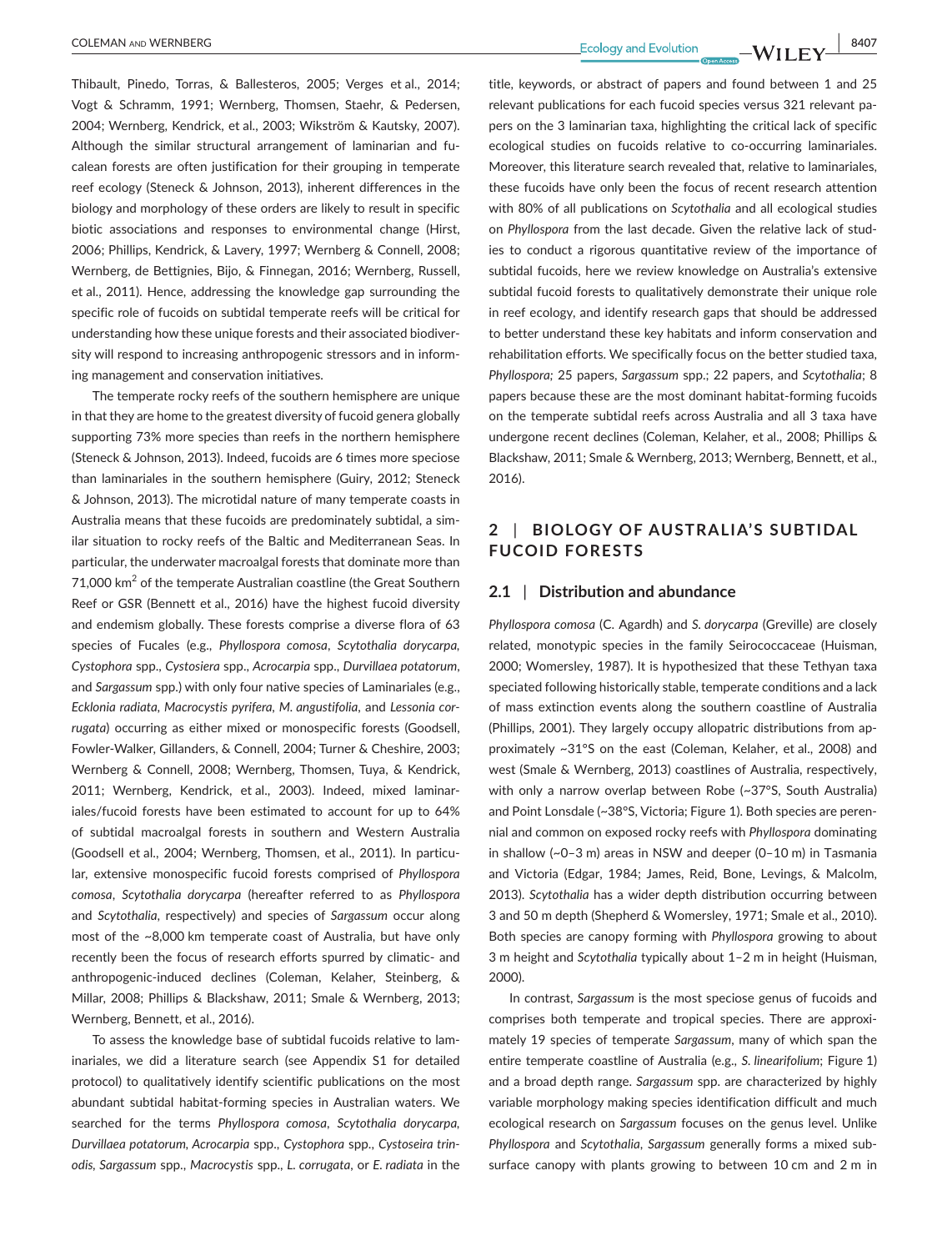

FIGURE 1 *Phyllospora comosa* (brown), *Scytothalia dorycarpa* (green), and a representative temperate *Sargassum* (*S. linearifolium*; orange) are distributed around the temperate coastline of Australia. These species are dominant or co-dominant habitat formers with the kelp *Ecklonia radiata* in the east and west, respectively. Major boundary currents shown on the east (East Australian Current; EAC) and west (Leeuwin Current; LC) coasts as well as regions of documented local extirpation (dead smiley). The ocean areas highlighted in red are global warming hotspots, where recent temperature increases have been in the top 10% globally (after Hobday and Pecl [2014])

length (Womersley, 1987). Similarly, in contrast to most other fucoids, *Sargassum* spp. are pseudo-perennial, implying they periodically shed their foliose canopy, only leaving behind the holdfast and short, basal fronds, which may account for highly variable estimates of percentage cover between seasons and over large spatial scales (Bennett & Wernberg, 2014; Thomsen, Wernberg, Staehr, & Pedersen, 2006; Thomson, Babcock, Vanderklift, Symonds, & Gunson, 2012).

The subtidal temperate reefs of Australia are unique in that fucoid forests often form extensive monospecific forests or are co-dominant in mixed forests with Laminariales (Steneck & Johnson, 2013). *Phyllospora* and *Scytothalia* both occur as monospecific and mixed algal forests, but the distribution of these forest types varies spatially. *Phyllospora* commonly occurs as monospecific forests in shallow, exposed areas (e.g., in NSW) or as mixed forests with *Ecklonia radiata* at its deeper edges (e.g., in Tasmania). Densities of *Phyllospora* are approximately 14 individuals per  $m^2$  in shallow monospecific forests (Peters, 2015) and 2.5 individuals per m<sup>2</sup> in deeper mixed forests (Valentine & Johnson, 2004). *Scytothalia* also occurs as either mixed or monospecific forests in its central and southern range (Baker & Edyvane, 2003; Turner & Cheshire, 2003), but occurs as predominately mixed forests at higher latitudes in Western Australia where it is gradually replaced by warmer water Fucales such as *Sargassum* (Wernberg, Thomsen, et al., 2011). Percent cover of *Scytothalia* varies between 2% and

39% throughout its distribution (Bennett & Wernberg, 2014; Smale & Wernberg, 2013) and tends to increase with latitude (Smale et al., 2010; Wernberg, Thomsen, et al., 2011) and wave exposure (Turner & Cheshire, 2003; Wernberg & Connell, 2008). Relative to *Ecklonia*, *Scytothalia* also dominates on high relief reefs and on granite compared to limestone (Harman, Harvey, & Kendrick, 2003). Regardless, whether occurring as mixed or monospecific forests, fucoids and laminariales are integrally linked on the subtidal temperate reefs of Australia, but scientific knowledge is biased toward the latter.

*Sargassum* tends to form mixed stands with other fucoids and laminariales and often up to nine species of *Sargassum* co-occur within the same stand (Goldberg, 2007). Accordingly, percentage cover of *Sargassum* in Western Australia varies between 0% and 20%, with the remaining reef cover predominately being composed of *Scytothallia* (0%–40%) and *Ecklonia* (40%–86%; Bennett & Wernberg, 2014). The relative cover of *Sargassum* spp. changes on small spatial scales but has been shown to have the greatest cover at mid-latitudes (~30.5°) and be correlated with temperature (Wernberg, Thomsen, et al., 2011).

#### **2.2** | **Morphology and life history**

*Phyllospora* and *Scytothalia* are morphologically similar with flattened thalli (Figure 1, (Womersley, 1987)) and a holdfast with densely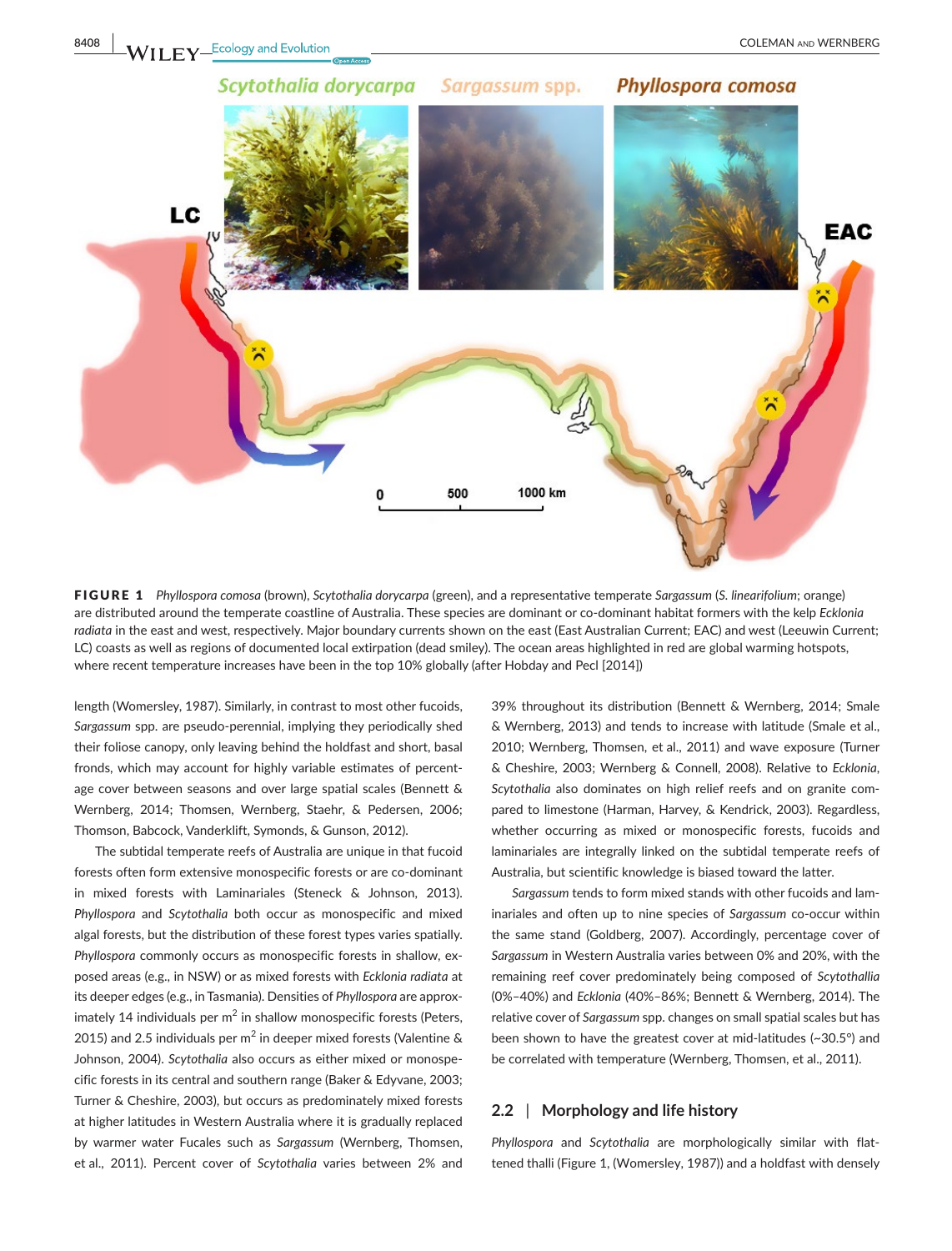packed haptera. *Phyllopora* has a flattened main axis which bears many closely set lateral branches and has vesicles and a short stipe. In contrast, *Scytothalia* has flattened alternate axes. Reproductive structures (conceptacles) are produced on the entire surface of lateral branches in *Phyllospora,* whereas *Scytothalia* produces special receptacles arising from the lateral branches (Figure 2). *Sargassum* spp. have varied morphology, but are generally foliose and bushy with reproductive upper parts of the thallus morphologically distinct from the lower perennial portions of the plant which have wider basal fronds (Figure 1). *Phyllospora* and *Sargassum* both have gas-filled vesicles which assist it to be positioned above the substratum when attached and float on the surface of the water when detached following storms (Figure 2). Indeed, the presence of gas-filled vesicles facilitates long distance dispersal relative to species that lack such structures (Coleman, Chambers, et al., 2011). The morphology of all three of these fucoid taxa contrasts starkly with all co-occurring species of laminariales which, in comparison, have structurally simple thalli.

There is little published knowledge on spatial variation in morphology in each fucoid taxa, but the data that do exist demonstrate great spatial variation and suggest that local environmental conditions may dictate morphology as is known for other macroalgae (Wernberg, Coleman, Fairhead, Miller, & Thomsen, 2003). For example, stipe



FIGURE 2 Photographs showing key aspects of *Scytothalia* morphology and life history. (a) Egg release from conceptacles. (b) Specialized receptacles (bearing multiple conceptacles) are produced on the main axis. (c) Gametes are retained in a cloud of mucous during synchronous gamete release in the field. Photos: Stefan Andrews

length in *Phyllospora* is significantly shorter at lower latitudes in NSW with some low latitude locations (Port Stephens) characterized by plants with significantly more main axes and fewer vesicles (Coleman, unpubl. data). In contrast, others have found *Phyllospora* to be longer at its northern limits (~31°S, Port Macquarie) and stipe length to be greater in southern NSW (Peters, 2015). All other morphologic characteristics of *Phyllospora* exhibit much small-scale variation along its entire geographic distribution suggesting that morphology may be highly plastic. There are no large-scale morphologic studies within species of *Sargassum* likely because similarities in morphology among species make single-species identification challenging. It is thought, however, that local environmental conditions underpin highly plastic morphologies within species. Examining the extent of covariation in individual morphological characteristics among multiple species along environmental gradients may help elucidate what drives this plasticity (Coleman & Muhlin, 2008).

*Phyllospora*, *Scytothalia*, and *Sargassum* spp*.* have typical fucoid life history strategies producing eggs and sperm which are externally fertilized (Figure 2). *Phyllospora* is dioecious with male individuals releasing motile sperm from elongated conceptacles that fertilize stalked eggs that are released and attached to the female plant (Womersley, 1987). *Phyllospora* sex ratios are approximately 50:50 along much of the coast of NSW (Coleman, unpubl data). Similarly, *Sargassum* can be monoecious or dioecious and many species retain fertilized eggs on the parent plant and zygotes develop for ~24 hr before release (May & Clayton, 1991; Shepherd & Edgar, 2013). In contrast, *Scytothalia* is monoecious with mostly unisexual conceptacles. Reproductive structures appear to be present on both *Phyllospora* and *Scytothalia* throughout the year (Andrews, Bennett, & Wernberg, 2014; Burridge & Hallam, 1993), but *Scytothalia* reproduction may peak in the austral winter (May to September; Andrews et al., 2014). The timing of *Sargassum* reproduction varies greatly among species (Shepherd & Edgar, 2013). There exists little information on what cues reproduction in these taxa but it is likely that, as with other fucoids, release of gametes is cued to environmental conditions including periods of calm water (Andrews et al., 2014; Figure 2), high, slack, or neap tides or lunar cycles (May & Clayton, 1991; Muhlin, Coleman, Rees, & Brawley, 2011; Pearson & Serrão, 2006). For all taxa, gamete release can easily be induced in the laboratory by subjecting individuals to a series of osmotic and hydrostatic shocks making them ideal species of studies of early life history processes.

Despite many fucoid taxa having easily manipulated life histories, there are only a handful of studies that examine factors affecting the early life history stages of *Phyllospora*, *Scytothalia*, and *Sargassum.* Laboratory studies have shown that fertilization, germling survival, and recruitment are all negatively impacted by high temperature in *Scytothalia* (Andrews et al., 2014). Moreover, the ease of inducing reproduction and growing juvenile *Phyllospora* has made this species a model system for marine toxicology studies (Burridge & Bidwell, 2002). Relative to other species, the juvenile stages (zygotes, germlings) of *Phyllospora* are particularly sensitive to a range of contaminants, including sewage effluent, oil dispersants, formaldehyde, and tributyltin with sensitivity decreasing with age (Burridge, Lavery, & Lam, 1995;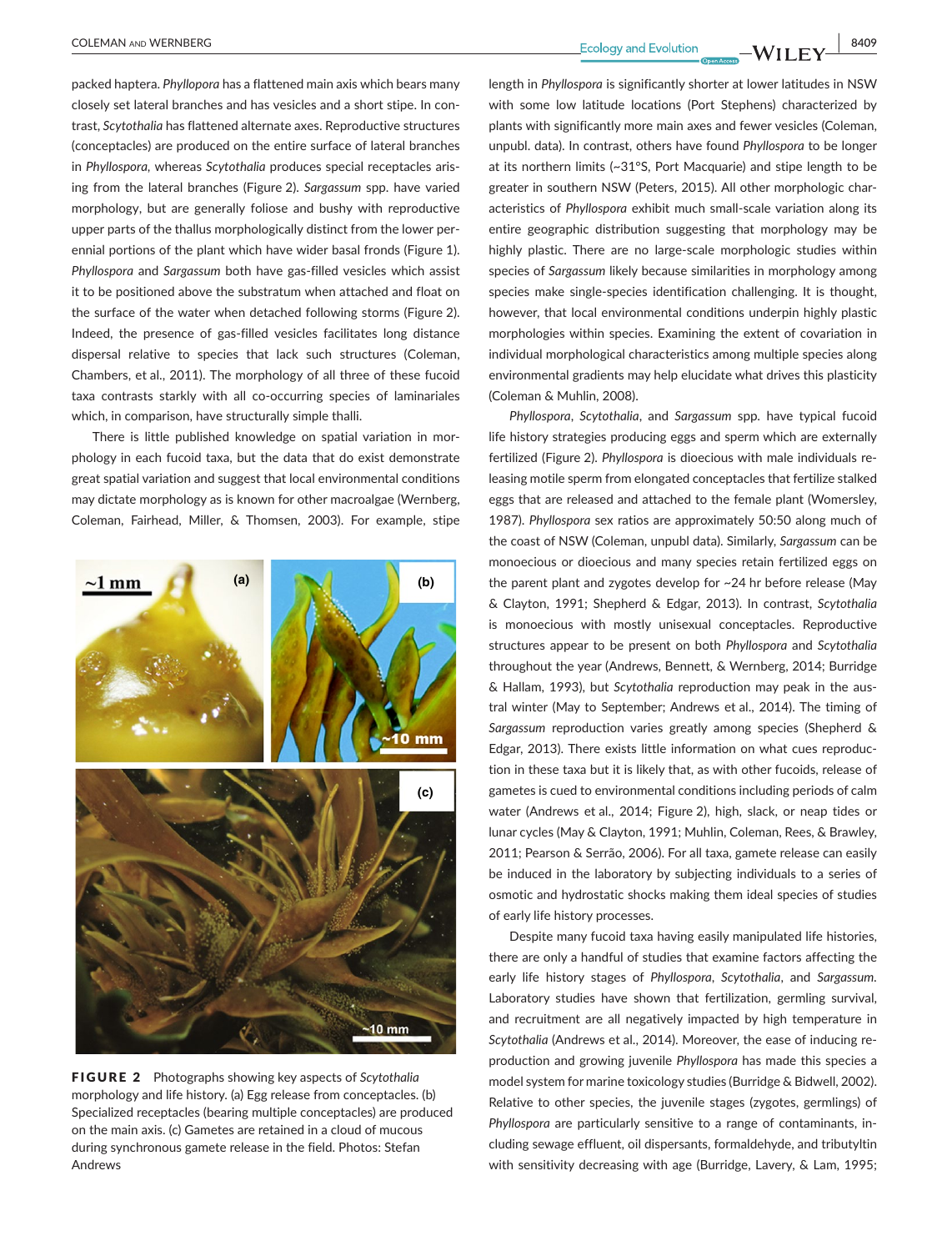**8410 LEV LEV LEV Example 20 COLEMAN AND WERNBERG** 

Burridge, Portelli, & Ashton, 1996; Burridge & Shir, 1995). Studies on other fucoids suggest that warming temperatures may impact early life history via alteration of zygote attachment time (Coleman & Brawley, 2005a) and reproductive timing (Coleman & Brawley, 2005b). Thus, further studies on the early life history stages of both *Phyllospora*, *Scytothalia*, and *Sargassum* will be crucial for understanding the mechanisms behind recent climate-mediated population declines and failure to naturally re-establish.

Dispersal of *Phyllospora* and *Sargassum* zygotes appears to occur predominately over short distances as indicated by declining recruitment within distance from adult canopies (Campbell, Marzinelli, Vergés, Coleman, & Steinberg, 2014; Kendrick & Walker, 1991, 1995). Furthermore, genetic studies confirm these observations and reveal that inbreeding in *Phyllospora* is common and gene flow may break down on scales <80 km (Coleman, Dolman, Kelaher, & Steinberg, 2008; Coleman & Kelaher, 2009). Dispersal of *Phyllospora* is also influenced by coastal topography and/or hydrodynamics with populations inhabiting enclosed bays showing significantly greater genetic structuring (Coleman, Chambers, et al., 2011). Over evolutionary scales, low genetic diversity of *Phyllospora* in southeastern Australia suggests that colonization may be recent and rapid dispersal facilitated by the presence of gas-filled vesicles (Durrant, Barrett, Edgar, Coleman, & Burridge, 2015). Indeed, gas-filled vesicles facilitate dispersal of *Phyllospora* over at least ~600 km and drift material has been found on Lord Howe Island despite the plants not growing there (Millar & Kraft, 1993). Furthermore, *Phyllospora* is often found washed up on Sydney's beaches and has dispersed in ocean currents from extant sites to the north or south (10s km; (Coleman, Kelaher, et al., 2008)). Certainly, the East Australian Current is likely to facilitate dispersal of this species (Coleman, Roughan, et al., 2011). Dispersal of fertile drift material, however, does not guarantee gene flow. Viable male and female plants need to be present in sufficient density for fertilization to occur and subsequent recruitment is likely mediated by pre-emptive competition (Coleman, Kelaher, et al., 2008) and extant environmental conditions (Smale & Wernberg, 2013). There are no genetic studies on *Scytothalia*, but the lack of vesicles to facilitate long-range dispersal as well as ecological experiments indicating a high level of ecotypic differentiation in physiology among populations (Bennett, Wernberg, Joy, De Bettignies, & Campbell, 2015), suggesting dispersal and gene flow are relatively limited, and may be less than *Phyllospora*. Certainly, the presence of gas-filled vesicles to aid dispersal and maintain gene flow among populations may be particularly advantageous in a future of increasing population fragmentation (Coleman, Kelaher, et al., 2008) and changing oceanic vectors of dispersal (Cetina-Heredia, Roughan, van Sebille, & Coleman, 2014; Cetina-Heredia, Roughan, van Sebille, Feng, & Coleman, 2015; Coleman et al., 2017). The lack of such structures combined with the predominately poleward flow of boundary currents may also explain the failure of *Scytothallia* to re-establish following climate-mediated loss at its range limits in Western Australia (Wernberg, Bennett, et al., 2016).

Recruitment processes are well studied in *Sargassum* relative to other fucoids. At mid-latitudes (~32°), the presence of an adult canopy has little influence on recruit survival until recruits are 6 months of

age, after which, canopy negatively impacts recruit survival (Kendrick, 1994). Interestingly, this pattern may be reversed at lower (warmer) latitudes where *Sargassum* recruits may rely heavily on the presence of adult canopy for survival, something that also applies to *Scytothalia* recruits (Bennett & Wernberg, 2014). Unlike most other fucoids, *Sargassum* has the ability to regenerate from remnant holdfasts that remain following loss of the thallus, which tends to decrease spatial and temporal variability in adult density (Kendrick & Walker, 1994).

### **2.3** | **Physiology and growth**

In contrast to co-occurring laminariales (e.g., *E. radiata*), research on the physiology of *Phyllospora*, *Scytothalia*, and *Sargassum* spp. is scant but will be critical to understanding the mechanisms behind recent declines in all three taxa. *Phyllospora* photosynthetic efficiency, growth, and survival appear to be negatively correlated with higher summer temperatures (22°C; Flukes, Wright, & Johnson, 2015) and in NSW, plants have higher  $\delta^{13}$ C, photosynthetic capacity (rETRmax), and concentrations of chl c and fucoxanthin compared to Tasmania. However, as with morphology (Peters, 2015), these traits appear to be highly plastic and rapidly converge under similar environmental conditions (Flukes et al., 2015). Supporting this finding, Weigner (2016) found no latitudinal pattern in *Phyllospora* tissue chemistry along a 5 degree latitudinal gradient in NSW. In contrast to *Phyllospora*, *Scytothalia* and *Sargassum* have lower pigment (Chl a, Chl c) concentrations at lower latitudes, and these tissue changes appear to be part of systematic physiologic changes of increasing respiration and decreasing net photosynthesis at lower latitudes, corresponding to higher water temperatures (Wernberg, de Bettignies, et al., 2016). *Scytothalia* from Perth (~32°S) has its physiologic optimum (highest net primary production) around 24°C (Smale & Wernberg, 2013; Wernberg, de Bettignies, et al., 2016), which is lower than co-dominant canopy-forming species including *Ecklonia* and *Sargassum* (Wernberg, de Bettignies, et al., 2016). In addition, *Scytothalia* has a narrower temperature range for optimum performance than these species, being almost half that of *Sargassum* (Wernberg, de Bettignies, et al., 2016). These short-term physiologic optima are, however, higher than observed for other biological processes. Specifically, recruitment and recruit development (Andrews et al., 2014) and linear growth (Xiao et al., 2015) have been found to decrease and eventually cease at about ~20°C. Importantly, reciprocal transplant experiments have clearly documented that these temperature thresholds vary between populations at different latitudes (Bennett et al., 2015).

# **3** | **KEY FOUNDATION SPECIES IN SHALLOW SUBTIDAL AREAS**

Subtidal fucoid forests play a key role on Australia's temperate rocky reefs as foundation species that support biodiversity (Figure 3). Indeed, despite the grouping of fucoids with Laminariales due to their structural similarity as canopy formers (Steneck & Johnson, 2013), we show here that fucoid species play unique functional roles in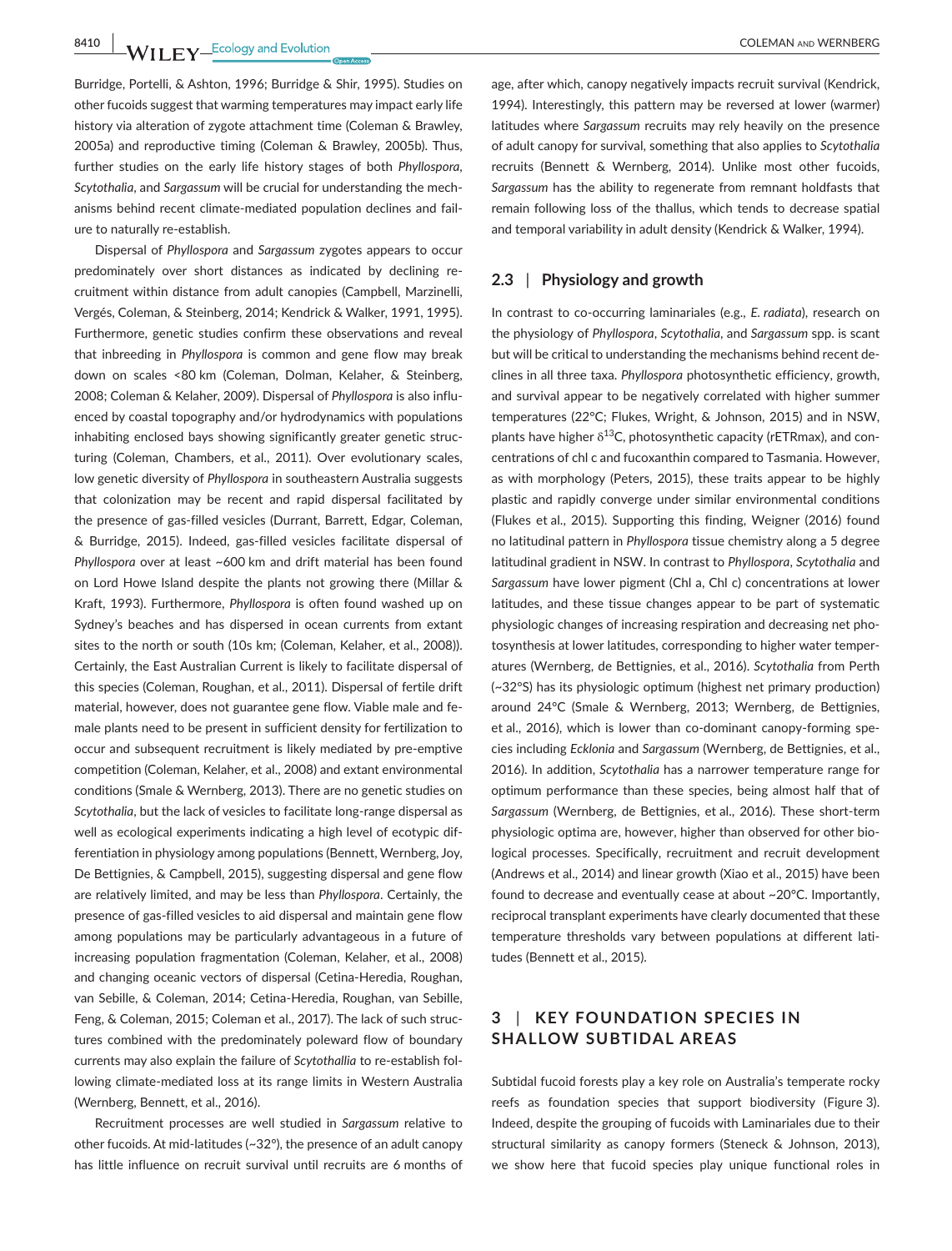



structuring biodiversity of temperate reefs and should be considered separately, particularly where they occur as dominant monospecific forests (e.g., *Phyllospora* along the east coast of Australia).

*Phyllsopora* and *Scytothalia* occur either as primary constituents of monospecific forests or as components of mixed algal canopies (Goodsell et al., 2004; Irving et al., 2004), whereas *Sargassum* spp. generally occur in mixed stands (Goldberg, 2007; Wernberg & Connell, 2008; Wernberg, Thomsen, et al., 2011). Indeed, even mixed fucalean/ laminarian forests have been shown to provide different abiotic environmental conditions in terms of light, abrasion, and sedimentation (Irving & Connell, 2006; Wernberg et al., 2005) and support unique phytal (Tuya, Wernberg, & Thomsen, 2008; Wernberg et al., 2004), benthic (Goodsell et al., 2004; Irving et al., 2004), and fish (Harman et al., 2003; Tuya, Wernberg, & Thomsen, 2009) communities compared to monospecific laminarian forests. Surprisingly, less is known about the key role these taxa play in supporting biodiversity in monospecific forests despite the prevalence of monospecific fucoid forests around the entire temperate coast of Australia (Connell & Irving, 2008; Wernberg, Thomsen, et al., 2011). Certainly, monospecific forests of *Phyllospora* support unique epifaunal (Marzinelli, Leong, Campbell, Steinberg, & Verges, 2016) and understory communities and greater abundances of economically important species such as abalone (Marzinelli et al., 2014; Figure 3) indicating that they play an important functional role in supporting temperate biodiversity. Interestingly, *Phyllospora* did not support statistically different roving fish communities to the co-dominant *E. radiata*, but it is likely that small and cryptic species may respond to differences in these macrophyte habitats (Marzinelli et al., 2014). No equivalent comparative community-level

studies have been done for *Scytothalia* or *Sargassum*, but studies focused on the gastropod component of epifauna clearly indicate that *Scytothalia* supports different communities compared with the dominant *Ecklonia* (Tuya et al., 2008; Figure 3). Similarly, *Sargassum* spp. can support unique epifaunal communities relative to *Ecklonia* and *Phyllospora* and a greater diversity of epifauna per gram, probably because of its structurally complex form (Marzinelli et al., 2016). Indeed, both natural and experimental losses of *Phyllospora* and *Scytothalia* canopies have been shown to result in significant changes in associated communities (Coleman, Kelaher, et al., 2008; Smale & Wernberg, 2013; Valentine & Johnson, 2004), suggesting that loss and decline of these fucoids will have widespread ecosystem level impacts.

*Sargassum* (particularly *S. linearifolium*) is a habitat for diverse assemblages of mesograzers and has been used as a model system for plant–herbivore interactions (Poore & Hill, 2005; Poore & Steinberg, 1999; Poore et al., 2013). Some temperate *Sargassum* spp. exhibit tolerance to grazing via compensatory growth (Hay et al. 2011) and temperate *Sargassum* spp. characterized by relatively high levels of phenolics are equally as palatable to tropical fishes as phenolic poor tropical *Sargassum* spp. (Steinberg et al. 1991). This may change, however, under future temperature and acidification scenarios. Palatability of *Sargassum* to amphipods was greater under acidified and elevated temperature conditions, suggesting that the nutritional content or changes in algal growth form may alter trophic dynamics under future ocean conditions (Hay et al. 2011).

Forests of *Scytothalia* and *Phyllospora* also play a role in supporting many important near-shore fisheries and are therefore important economic components of temperate reefs. For example, *Phyllospora*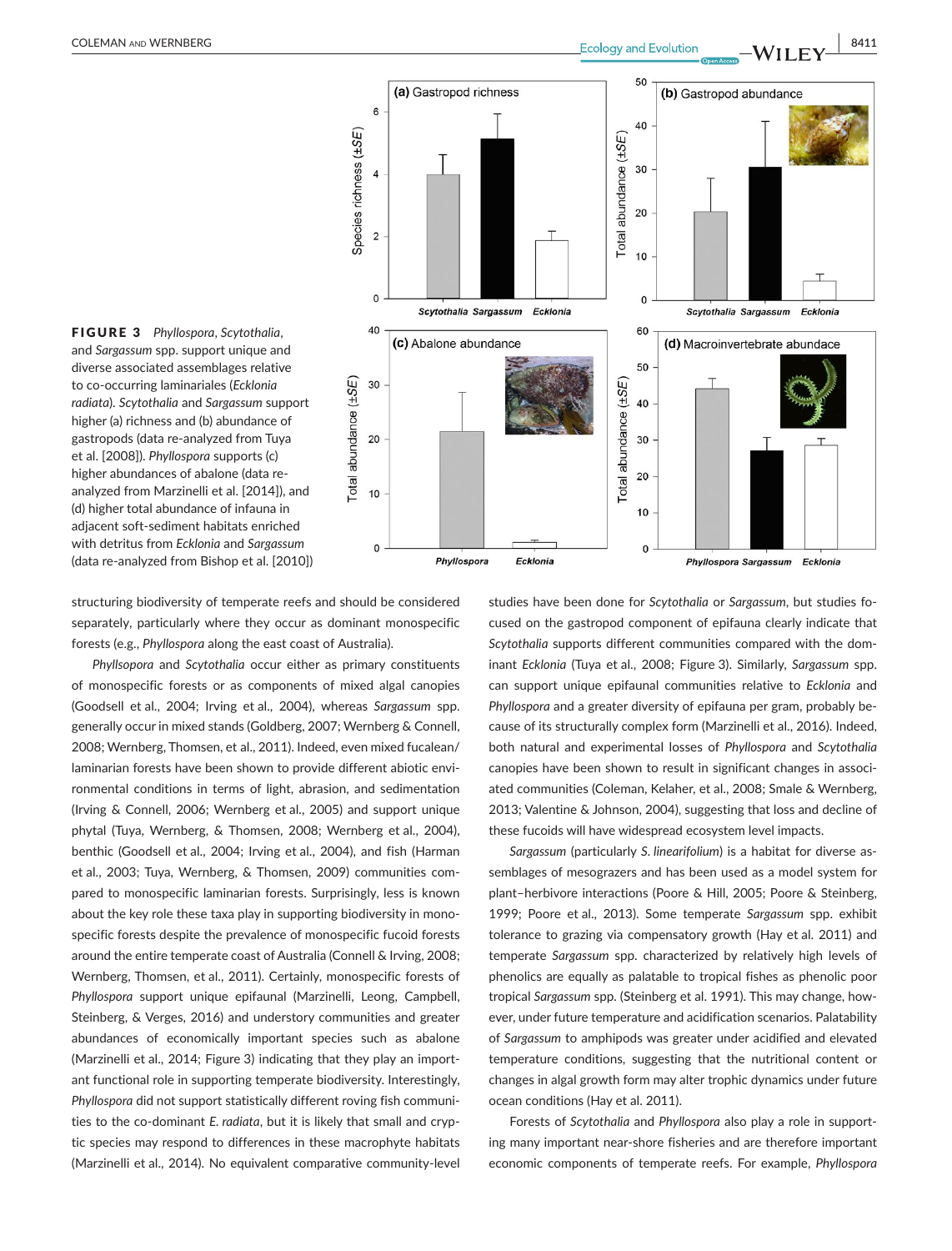**8412 WII FY** Ecology and Evolution **COLEMAN AND WERNBERG** 

forests support significantly more abalone than other macroalgal habitats (Marzinelli et al., 2014; Figure 3). Interestingly, the loss of *Phyllospora* from the Sydney region may have exacerbated the failure of abalone to re-establish viable populations in this region following abalone loss through *Perkensis* disease. Furthermore, *Phyllospora,* which is commonly known as "crayweed" is thought to support high densities of adult lobster (pers. obs. MA Coleman) and may also be important in enhancing lobster recruitment and decreasing predation on juveniles (Hinojosa, Green, Gardner, & Jeffs, 2015).

Detached habitat-forming macroalgae play key roles as spatial subsidies, supporting communities in other habitats after being removed from the seafloor following storms (see refs above). *Phyllospora* and *Sargassum* spp. are particularly important spatial subsidies in adjacent soft-sediment communities because the presence of gas-filled vesicles that allow them to float, confer ability to disperse into new and distant areas after being detached. *Phyllospora* is a common component of wrack that washes up in estuarine and beach soft-sediment communities and sediments containing *Phyllospora* detritus support unique infaunal communities and higher total abundance of infauna relative to other species, including *Sargassum* spp. and *Ecklonia radiata* (Bishop et al., 2010; Figure 3). Similarly, floating *Phyllospora* and *Sargassum* wrack supports transient, yet diverse pelagic fish communities (Dempster & Kingsford, 2004) and presumably acts as a dispersal vehicle for a diverse range of marine organisms as is known from other floating seaweeds (Fraser, Nikula, & Waters, 2011). *Scytothalia* and *Sargassum* also play key roles as spatial subsidies to seagrass communities and reefs several kilometers away, where they are rapidly consumed by fauna including herbivorous fish and sea urchins (Vanderklift & Wernberg, 2008). Fucoids are, therefore, key trophic components in near-shore food webs.

## **4** | **THREATS AND DECLINES OF AUSTRALIA'S FUCOID FORESTS**

Recent declines, fragmentation, and losses of *Phyllospora*, *Scytothalia*, and *Sargassum* spp*.* have highlighted the vulnerability of fucoid forests to a range of anthropogenic stressors. Among the most significant losses of fucoid canopies in Australia is the 100 km range retraction of *Scytothalia* from Western Australia following the 2011 marine heatwave (Smale & Wernberg, 2013). During the heatwave, temperatures increased well above the physiologic tolerance of *Scytothalia* for more than 10 weeks. Prior to the heatwave, which also caused a range of other ecological impacts (Pearce et al., 2011; Wernberg, Bennett, et al., 2016), *Scytothalia* was common and highly abundant in Jurien Bay (~30°S). Subsequently, however, it disappeared, contracting south to Wedge Island (Smale & Wernberg, 2013). The loss of *Scytothalia* was associated with substantial changes in habitat and community structure in Jurien Bay (Smale & Wernberg, 2013; Wernberg et al., 2013). A subsequent study has found these changes to correspond to exceedance of the ~2.5°C temperature anomaly (Bennett et al., 2015). Interestingly, this study found populations at the center of their distribution to be equally vulnerable (i.e., to perish under a similar

temperature anomaly) as range edge populations, presumably due to little population connectivity and high ecotypic differentiation.

On the east coast of Australia, *Phyllospora* and *Sargassum* spp. have also undergone similarly significant loss and fragmentation around urban areas (Coleman, Kelaher, et al., 2008; Phillips & Blackshaw, 2011). Herbarium specimens and historical photos demonstrate that *Phyllospora* was once abundant along the entire coastline of metropolitan Sydney, but completely disappeared decades ago leaving a 70 km gap in its distribution (Coleman, Kelaher, et al., 2008). Although the exact cause of its decline is unknown, its loss is spatially and temporally correlated to Sydney's former sewage outfalls which discharged large volumes of sewage directly into the near-shore habitat occupied by *Phyllospora* (Coleman, Kelaher, et al., 2008). This hypothesis is supported by studies demonstrating that *Phyllospora* germlings are more sensitive to sewage effluent than other fucoid species (Burridge et al., 1996). Furthermore, *Phyllospora* disappeared after the installation of a sewage outfall at Ulladulla (May, 1985) and brown algae declined in general with increasing proximity to a sewage outfall in Sydney (Borowitzka, 1972). Although these outfalls have now been moved offshore and water quality in Sydney has greatly improved (Scanes & Phillip, 1995), *Phyllospora* has not returned naturally (Coleman, Kelaher, et al., 2008). Similarly, historic records demonstrate that *Sargassum* spp. have undergone range retractions in southern Queensland, likely due to urbanization (Phillips & Blackshaw, 2011) and failure to recover may be linked to the reliance of adult canopy to ameliorate environmental conditions for recruits (Bennett & Wernberg, 2014) or inability to disperse large distances among rocky headlands (Kendrick & Walker, 1991, 1995). These losses highlight the potential vulnerability of fucoid forests to anthropogenic change and the need for specific monitoring of these key taxa as well as targeted studies to better understand the processes that underpin loss to inform management and conservation initiatives.

Loss and decline of fucalean canopies, regardless of the cause, may itself pose a new threat to marine environments by facilitating proliferation of invasive species. Indeed, both natural and experimental *Phyllospora* canopy removals in Tasmania result in rapid establishment of the invasive kelp, *Undaria pinnitifida* which benefits from available space and increased light following canopy loss (Valentine & Johnson, 2004). Similarly, it is hypothesized that loss of *Phyllospora* in the Sydney region (Coleman, Kelaher, et al., 2008) may have facilitated a local proliferation of the range expanding, *Caulerpa filiformis* which exclusively occupies *Phyllospora's* former habitat (Glasby, Gibson, West, Davies, & Voerman, 2015). Interestingly, expanding beds of *C. filiformis* can then have cascading effects on nearby *Sargassum* beds, negatively influencing photosynthetic condition (Zhang, Glasby, Ralph, & Gribben, 2014) and decreasing the abundance of epifauna (Lanham, Gribben, & Poore, 2015).

An emerging threat to the long-term persistence of macroalgal forests is the reduction in genetic diversity caused by increased habitat fragmentation and reduced connectivity. Genetic diversity confers adaptive capacity to populations and may allow them to persist through changing environmental conditions (Hughes, Inouye, Johnson, Underwood, & Vellend, 2008; Reusch, Ehlers, Hämmerli, & Worm,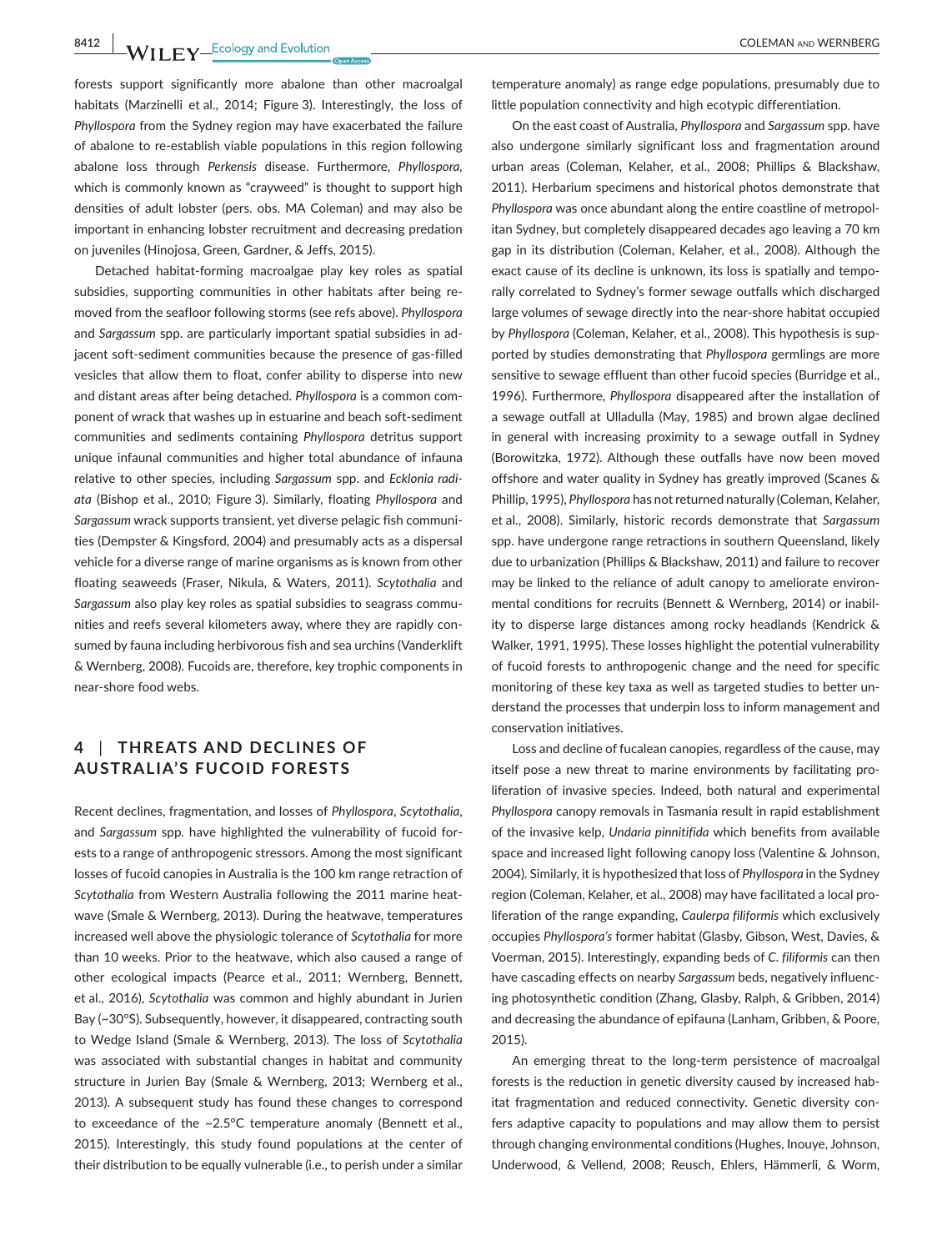2005; Wernberg et al., in review). Reduced diversity can limit the ability of a population to respond to stressors because fewer genotypes means a limited range of physiologic responses are available to cope with change (Wernberg et al., unpbl. manuscript). This scenario may arise in populations of *Phyllospora* and *Scytothalia* that are isolated either by natural (Coleman, Chambers, et al., 2011; Coleman, Roughan, et al., 2011) or anthropogenic (Coleman, Kelaher, et al., 2008) fragmentation. Indeed, connectivity in macroalgae predicts population persistence with population extirpation being inversely correlated with connectivity (Castorani et al., 2015). Thus, loss and fragmentation of fucoid forests can increase the vulnerability of remaining populations because connectivity is often eroded.

The actual physiologic or ecological reasons behind loss of fucoid forests are often unknown with losses usually correlated to changes in environmental conditions. This is primarily because losses are often documented post hoc and early warning signs that may hint at the process responsible are missed or unknown. For example, loss of *Phyllospora* from the Sydney region was indirectly correlated with sewage effluent, but it is likely that this sewage directly impacted *Phyllospora* germling survival (Burridge et al., 1996) or may have facilitated disease (Campbell, Verges, & Steinberg, 2014; Peters, 2015). Similarly, the range retraction of *Scytothalia,* while correlated with temperature (Smale & Wernberg, 2013), was likely a direct result of physiologic stress killing adult thalli (Smale & Wernberg, 2013; Xiao et al., 2015) coupled with reproduction and recruitment failure in subsequent warm years (Andrews et al., 2014; Bennett et al., 2015). However, there is some evidence that fucoid physiology may be highly plastic and somewhat able to cope with stressors. It has been experimentally demonstrated that *Scytothalia* can acclimate in response to UVB and increased its light absorption efficiency in the UV bands by upregulating synthesis of photoprotective compounds (Xiao et al., 2015). Similarly, *Phyllospora* physiology is also highly plastic and rapidly responds to change in abiotic conditions (Flukes et al., 2015). Certainly, thresholds exist beyond which these species will be unable to compensate, and these thresholds are likely to be determined by a range of factors including dispersal capacity and population connectivity mediating genetic diversity and capacity to adapt (Wernberg et al., in review). Identifying where these thresholds lie may allow better understanding of when and where significant loss of subtidal Fucoid forests may occur. Determining the direct processes behind loss of these important forests will be key for early detection of loss and, where possible, managing the processes responsible.

# **5** | **THE FUTURE OF AUSTRALIA'S SUBTIDAL FUCOID FORESTS**

Given the strong relationship between temperature and performance of *Phyllospora, Scytothalia*, and *Sargassum* spp. (see above), species distribution models project substantial future declines in all three taxa as a consequence of ocean warming (Figure 4; Martínez et al., unpbl. manuscript). These models suggest that all three fucoids will retreat toward higher latitudes. Projections for 2100 based on the intermediate

 **COLEMAN AND WERNBERG BASES BASES BASES Ecology** and Evolution **BASES BASES BASES BASES BASES BASES** 



FIGURE 4 Future distribution of *Phyllospora*, *Scytothalia*, and *Sargassum linearifolium* based on species distribution models under the A1B scenario of ocean warming for 2100. The green dots represent confirmed presences (by 2009) as vouched herbarium specimens. Ocean color represents the probability of occurrence in year 2100. Presence is interpreted as *p* > .5 (black lines; green and blue colors). Data from Martínez et al. (unpbl. manuscript)

A1B carbon emission scenario suggest that *Phyllospora* would be restricted to southwestern Tasmania and would lose 74.6% of its current distribution (Figure 4; Table 1). *Scytothalia*, in contrast, would "only" lose 18.6% of its current distribution along the west coast, whereas populations along the south would remain intact (Figure 4). *Sargassum linearifolium*, one of the most widespread temperate fucoids in Australia, would lose 24.3% of its current distribution mainly from its northeastern and northwestern margins (Figure 4; Table 1). The relatively low projected habitat loss by 2100 for *Scytothalia* and *S. linearifolium* are due to their extensive south coast distribution which would remain intact. However, both species would be compressed into a narrow latitudinal range, on the poleward facing edge of the continent where both species would be vulnerable to rapid habitat loss over an extensive area with additional warming.

Predicted (Figure 4) and extant losses of *Phyllospora*, *Scytothalia*, and *Sargassum* spp. (Coleman, Kelaher, et al., 2008; Phillips & Blackshaw, 2011; Smale & Wernberg, 2013; Wernberg, Bennett, et al., 2016) as well as declines in other subtidal fucoid forests globally (Airoldi & Beck, 2007; Thibault et al., 2005; Vogt & Schramm, 1991) suggest that management intervention will be critical to the long-term persistence of these key temperate habitats. This could involve passive (habitat protection), active (e.g., restoration), anticipatory (e.g., selective breeding or assisted adaptation) or integrated initiatives to halt further loss, boost the resilience of existing forests or restore areas that have already suffered decline.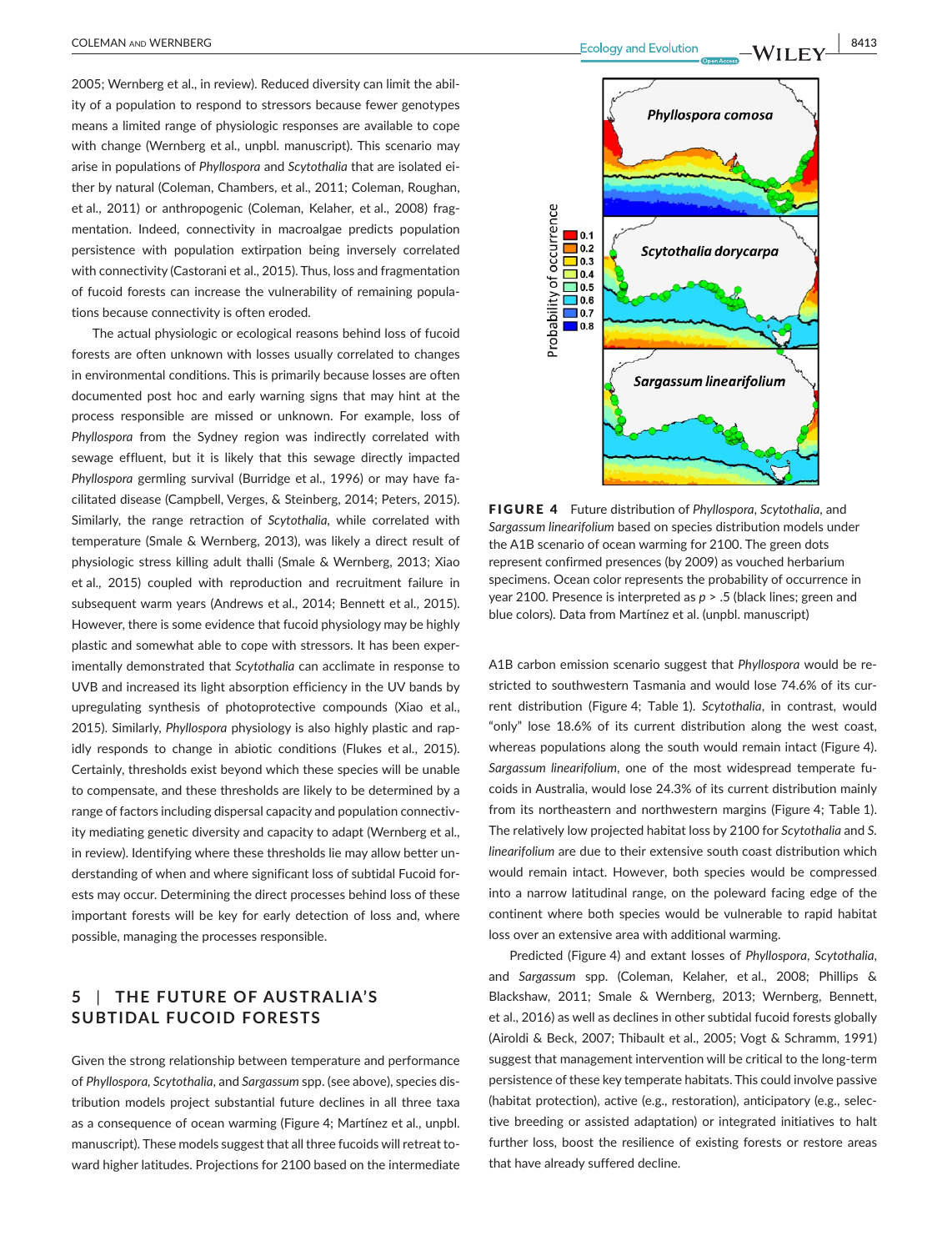|                        | <code>TABLE 1</code> Extent of current and predicted future (2100) distribution for Phyllospora comosa, Scytothalia dorycarpa, and Sargassum linearifolium |  |  |  |
|------------------------|------------------------------------------------------------------------------------------------------------------------------------------------------------|--|--|--|
| in temperate Australia |                                                                                                                                                            |  |  |  |

| <b>Species</b>          | <b>Current distribution</b><br>(km coastline) | <b>Future distribution</b><br>(km coastline) | <b>Predicted habitat loss</b><br>(km coastline) | <b>Predicted habitat loss</b><br>(% of current distribution) |
|-------------------------|-----------------------------------------------|----------------------------------------------|-------------------------------------------------|--------------------------------------------------------------|
| Phyllospora comosa      | 5.547                                         | 1.409                                        | 4.138                                           | 74.6                                                         |
| Scytothalia dorycarpa   | 10,300                                        | 8.389                                        | 1.911                                           | 18.6                                                         |
| Sargassum linearifolium | 11.844                                        | 8.969                                        | 2.874                                           | 24.3                                                         |

Total length of temperate coastline was estimated to be 26,730 km. Data from Martínez et al. (unpbl. manuscript).

Passive approaches have traditionally been employed for managing subtidal macroalgal habitats and include the establishment of MPAs to remove the direct and indirect effects of harvesting pressure. The establishment of MPAs and associated trophic structures has been successful in restoring kelp (Laminariales) habitats to many areas globally, for example, see review by Babcock et al. (2010), but the extent to which this effect extends to fucoids is largely unknown because these taxa are often not sampled separately from Laminariales and are simply included within a "canopy-forming" or "kelp" category. There is some evidence for an increase in shallow mixed fucoid canopies in MPAs following 24 years of protection in New Zealand (Babcock, Kelly, Shears, Walker, & Willis, 1999). Similarly, Barrett, Buxton, and Edgar (2009) found some species of fucoids (*Acrocarpia*) to exhibit more stability within an MPA than fished areas following 10 years of protection, but this pattern was not spatially general. Preliminary sampling of shallow fucoid forests in NSW MPAs indicates little change in *Phyllospora* and *Sargassum* abundances after 8 years of protection (Coleman, Palmer-Brodie, & Kelaher, 2013). Although it is likely that this and many other Australian MPAs are still too young for restoration of trophic linkages to be fully realized (Babcock et al., 1999), the experimental demonstration that removal of grazing pressure (urchins) results in an increase in *Phyllospora* (Ling, 2008) warrants specific inclusion of fucoids into MPA sampling programs, especially in places where monospecific forests play a key role in temperate ecosystems (e.g., NSW).

Lost fucoid forests may be unable to return to their former state even if favorable environmental conditions are restored, for example, see

review by Filbee-Dexter and Scheibling (2014). Thus, where regime shifts have occurred and passive management (e.g., MPAs) has not resulted in recovery of lost habitats, active intervention may be required. For example, complete loss of *Phyllospora* from the Sydney region (Coleman, Kelaher, et al., 2008) and its inability to re-establish after decades despite improvements in water quality (Scanes & Phillip, 1995) and adequate dispersal potential (Coleman & Kelaher, 2009) has demonstrated that active, as opposed to passive management action is required to restore these forests. This has prompted government-funded restoration initiatives ([http://www.marine.nsw.gov.au/data/assets/pdf\\_file/0009/595044/](http://www.marine.nsw.gov.au/data/assets/pdf_file/0009/595044/hawkesbury-shelf-discussion-paper.pdf) [hawkesbury-shelf-discussion-paper.pdf](http://www.marine.nsw.gov.au/data/assets/pdf_file/0009/595044/hawkesbury-shelf-discussion-paper.pdf)) that are backed by extensive research demonstrating *Phyllospora* is not functionally redundant and warrants restoration (Marzinelli et al., 2014, 2016) and that optimized restoration techniques are successful (Campbell, Marzinelli, et al., 2014). Indeed, initial restoration efforts demonstrated that restored *Phyllospora* populations rapidly become self-sustaining even if transplanted individuals were lost (Campbell, Marzinelli, et al., 2014; Figure 5), thus overcoming a major impediment to many marine macrophyte restoration efforts. Studies on *Scytothalia* and *Sargassum*, however, suggest that facilitation by an adult canopy maybe critical for successful recruitment, particularly at low latitudes (Bennett & Wernberg, 2014) and successful restoration techniques for these species may necessitate the maintenance of donor plants. Regardless, fucoid algae may be ideal candidates for restoration due to their life history whereby reproduction can easily be induced during restoration activities, prior to transplanted individuals potentially being lost due to storms or grazing.



FIGURE 5 Restoration of *Phyllospora* into areas where it was lost in Sydney. Panels showing (a) diver near a  $5 \times 5$  m restored patch and (b) donor plants attached to mesh with rubber tubing. Photos: E. Marzinelli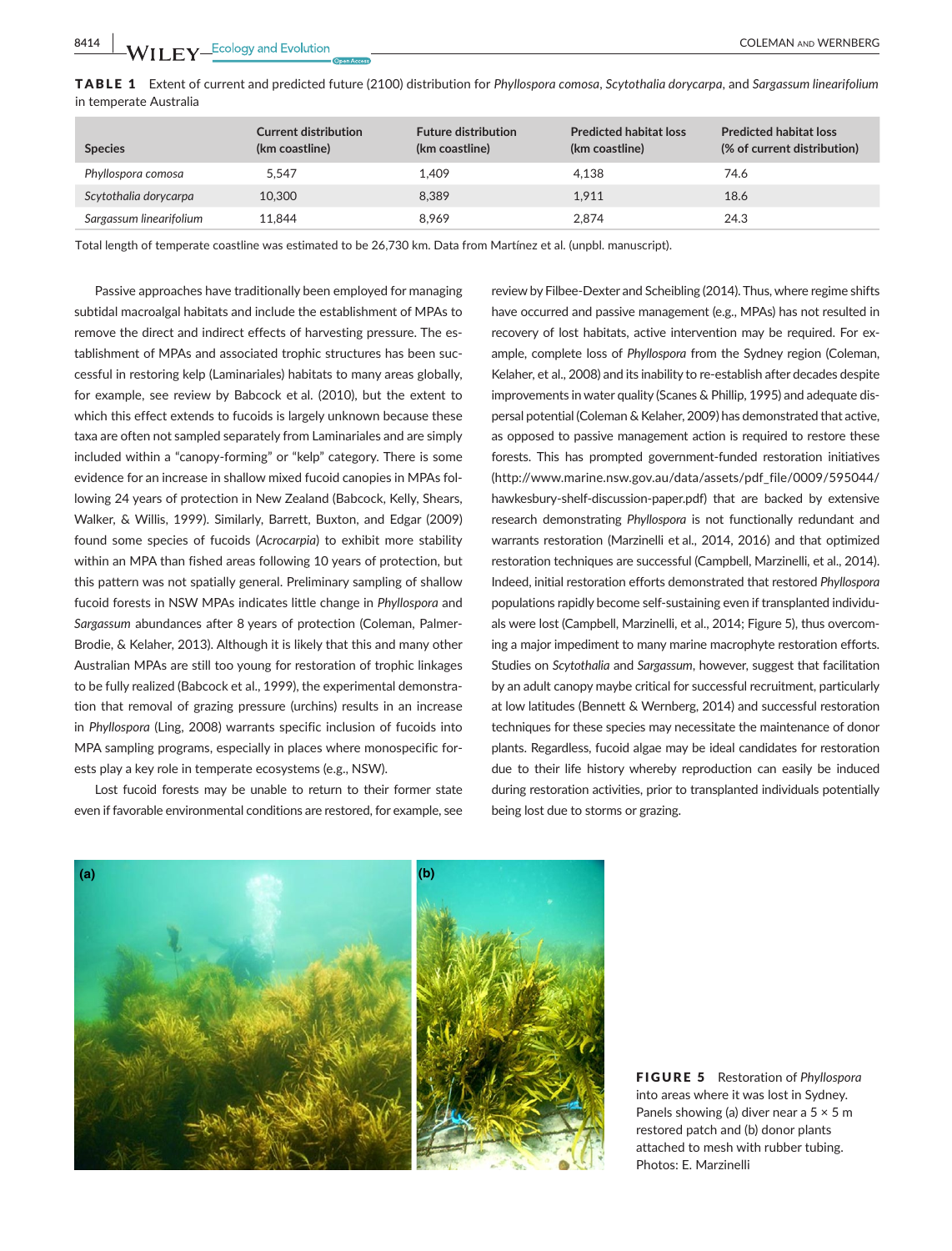Integrated approaches to management of marine environments that involve both active and passive initiatives are likely to be most successful in a future of increasing stress. Such approaches acknowledge that we need to not only improve abiotic conditions (e.g., improve water quality) or limit anthropogenic impacts (e.g., MPAs), but it will often be necessary to concurrently actively intervene to restore lost habitat or even anticipate future loss. Integrated approaches to marine management that focus on fucoid forests are currently being investigated in NSW ([http://www.marine.nsw.gov.au/key-initiatives/](http://www.marine.nsw.gov.au/key-initiatives/threat-and-risk-assessment-framework) [threat-and-risk-assessment-framework](http://www.marine.nsw.gov.au/key-initiatives/threat-and-risk-assessment-framework)). The Mediterranean, with its long history of anthropogenic use, is a classic example of where such integrated approaches will be required to ensure the long-term persistence of subtidal fucoid forests. In this case, MPAs alone are largely ineffective in restoring underwater fucoid (*Cystoseira*) forests (Mangialajo et al., 2008) that were lost due to processes including overgrazing (Vergés et al., 2014), beach nourishment, storms, habitat loss, and poor water quality (Perkol-Finkel & Airoldi, 2010). Active intervention (restoration) in combination with improvement in water quality, and MPAs to facilitate dispersal, are suggested to be an effective strategy to bring back these lost forests to the Mediterranean (Airoldi & Beck, 2007; Gianni et al., 2013; Mangialajo et al., 2008). Anticipatory approaches such as selective breeding or assisted adaptation (Aitken & Whitlock, 2013), although potentially controversial, may also provide avenues for boosting the resilience of macroalgal populations against future change and ensure the long-term persistence of these critical habitats.

# **6** | **CONCLUSION**

Despite being a unique and important component of temperate reefs in Australia, subtidal fucoid forests have been understudied relative to their laminarian counterparts accounting for ~20% of the scientific literature. In Australia, these neglected forests cover over half the continent (~8,000 km coastline, [Bennett et al., 2016]) and play a key role in supporting temperate biodiversity (Bishop et al., 2010; Irving et al., 2004; Marzinelli et al., 2014). Fucoid forests play similarly important roles on subtidal rocky reefs in many other parts of the world (Schiel, 1988; Tanaka, Taino, Haraguchi, Prendergast, & Hiraoka, 2012; Thibault et al., 2005; Wikström & Kautsky, 2007) but are rarely studied in their own right, except where these forests are the only habitat formers (i.e., monospecific forests of *Cystosiera* in the Mediterranean or *Fucus* in the Baltic).

Natural and anthropogenic stressors have precipitated recent large-scale declines in subtidal fucoid forests globally (Coleman, Kelaher, et al., 2008; Nilsson, Engkvist, & Persson, 2004; Phillips & Blackshaw, 2011; Smale & Wernberg, 2013; Tanaka et al., 2012; Thibault et al., 2005; Vogt & Schramm, 1991). Critically, these declines have led to significant and persistent ecosystem-wide impacts (Bianchelli, Buschi, Danovaro, & Pusceddu, 2016; Wernberg, Bennett, et al., 2016; Wikström & Kautsky, 2007). There is currently a lack of understanding of the long-term ecological implications of these changes and how such ecosystem changes might be reversed.

Although Laminariales appear to respond well to passive forms of conservation (e.g., implementation of MPAs where top down control prevails), the extent to which these strategies confer similar benefit to fucoids is unknown and integrating a variety of approaches is likely required. Understanding the specific response of fucoids to stressors and the mechanisms facilitating or hindering recovery will be key for designing appropriate and informed management strategies. Furthermore, emerging cutting-edge anticipatory techniques such as assisted adaptation or evolution (Aitken & Whitlock, 2013; van Oppen, Oliver, Putnam, & Gates, 2015) should be investigated as potential avenues to boost resilience of existing populations to change. Addressing the dearth of information on subtidal fucoid community ecology, particularly in Australia where fucoids dominate canopy diversity of reefs, will be critical for managing subtidal reefs into the future.

#### **ACKNOWLEDGMENTS**

This work was funded by an ARC Discovery grant awarded to TW and MAC (DP160100114). We thank L. Malmo for collating papers and E. Marzinelli, M.J. Bishop, and S. Andrews for photographs. We also thank B. Martinez for providing data from an unpublished manuscript.

#### **CONFLICT OF INTEREST**

None declared.

#### **AUTHOR CONTRIBUTIONS**

MAC and TW each contributed equally to all aspects of the concept, research, interpretation, and writing of this manuscript.

#### **REFERENCES**

- Airoldi, L., & Beck, M. W. (2007). Loss, status and trends for coastal marine habitats of europe. *Oceanography and Marine Biology: An Annual Review*, *45*, 345–405.
- Aitken, S. N., & Whitlock, M. C. (2013). Assisted gene flow to facilitate local adaptation to climate change. *Annual Review of Ecology, Evolution, and Systematics*, *44*, 367–388.
- Andrews, S., Bennett, S., & Wernberg, T. (2014). Reproductive seasonality and early life temperature sensitivity reflect vulnerability of a seaweed undergoing range reduction. *Marine Ecology Progress Series*, *495*, 119–129.
- Babcock, R. C., Kelly, S., Shears, N. T., Walker, J. W., & Willis, T. J. (1999). Changes in community structure in temperate marine reserves. *Marine Ecology Progress Series*, *189*, 125–134.
- Babcock, R. C., Shears, N. T., Alcala, A. C., Barrett, N. S., Edgar, G. J., Lafferty, K. D., … Russ, G. R. (2010). Decadal trends in marine reserves reveal differential rates of change in direct and indirect effects. *Proceedings of the National Academy of Sciences*, *107*, 18256–18261.
- Baker, J. L., & Edyvane, K. S. (2003). Subtidal macrofloral survey of St Francis and Fenelon Islands, South Australia. *Transactions of the Royal Society of South Australia*, *127*, 177–187.
- Barrett, N. S., Buxton, C. D., & Edgar, G. J. (2009). Changes in invertebrate and macroalgal populations in Tasmanian marine reserves in the decade following protection. *Journal of Experimental Marine Biology and Ecology*, *370*, 104–119.
- Bennett, S., & Wernberg, T. (2014). Canopy facilitates seaweed recruitment on subtidal temperate reefs. *Journal of Ecology*, *102*, 1462–1470.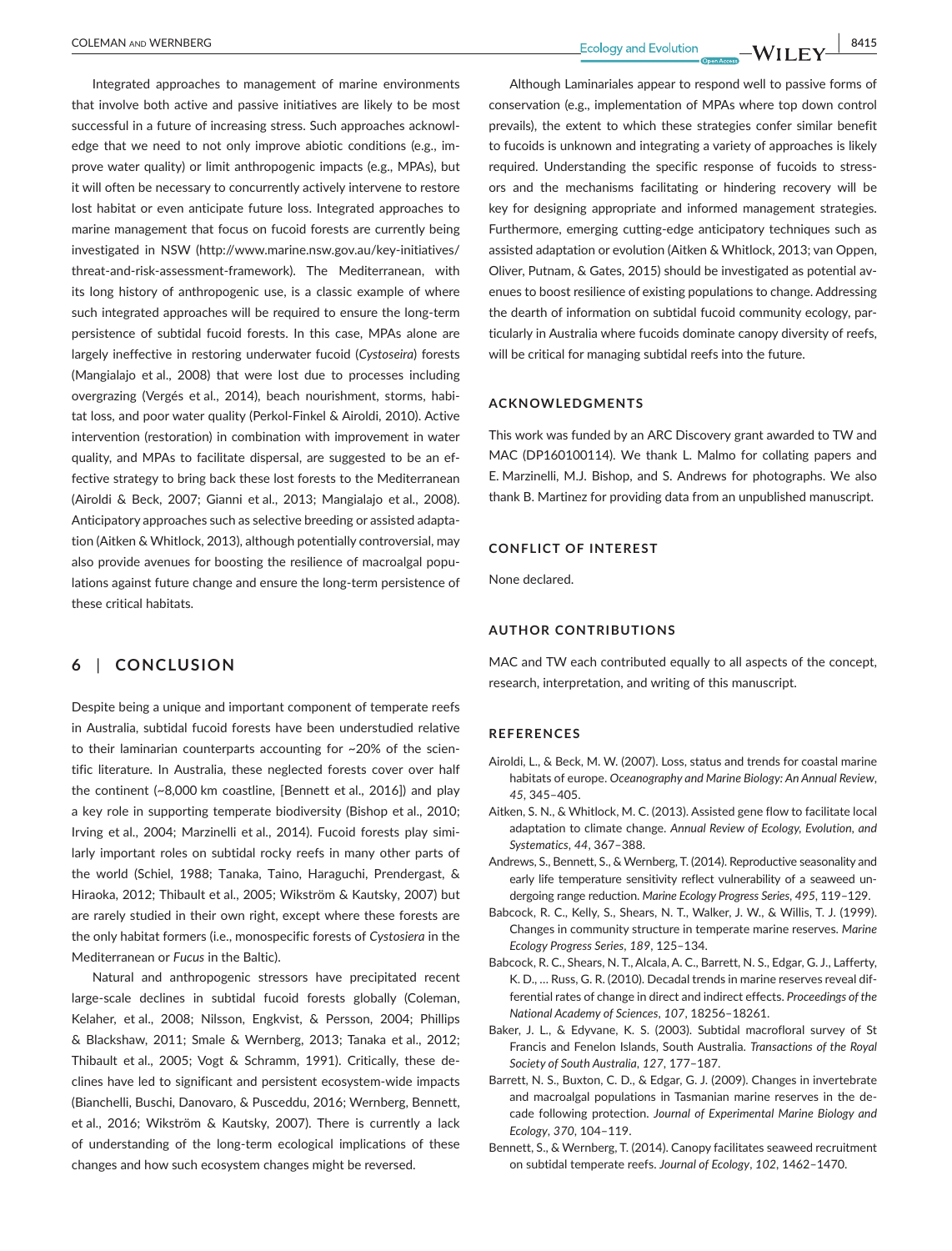**8416 WII FY** Ecology and Evolution **All COLEMAN AND WERNBERG** 

- Bennett, S., Wernberg, T., Connell, S. D., Hobday, A. J., Johnson, C. R., & Poloczanska, E. S. (2016). The 'Great Southern Reef': Social, ecological and economic value of Australia's neglected kelp forests. *Marine and Freshwater Research*, *67*, 47–56.
- Bennett, S., Wernberg, T., Joy, B. A., De Bettignies, T., & Campbell, A. H. (2015). Central and rear-edge populations can be equally vulnerable to warming. *Nature Communications*, *6*, 10280.
- Bianchelli, S., Buschi, E., Danovaro, R., & Pusceddu, A. (2016). Biodiversity loss and turnover in alternative states in the Mediterranean Sea: A case study on meiofauna. *Scientific Reports*, *6*, 34544.
- Bishop, M. J., Coleman, M. A., & Kelaher, B. P. (2010). Cross-habitat impacts of species decline: Response of estuarine sediment communities to changing detrital resources. *Oecologia*, *163*, 517–525.
- Bolton, J. J. (2016). What is aquatic botany?—And why algae are plants: The importance of non-taxonomic terms for groups of organisms. *Aquatic Botany*, *132*, 1–4.
- Borowitzka, M. A. (1972). Intertidal algal species diversity and the effect of pollution. *Australian Journal of Marine and Freshwater Research*, *23*, 73–84.
- Burridge, T. R., & Bidwell, J. (2002). Review of the potential use of brown algal ecotoxicological assays in monitoring effluent discharge and pollution in Southern Australia. *Marine Pollution Bulletin*, *45*, 140–147.
- Burridge, T., & Hallam, N. D. (1993). Early development and apical growth in Phyllospora-Comosa (Labillardiere) Agardh, C. (Seirococcaceae, Phaeophyta). *Botanica Marina*, *36*, 159–168.
- Burridge, T. R., Lavery, T., & Lam, P. K. S. (1995). Acute toxicity tests using Phyllospora-Comosa (Labillardiere) Agardh, C. (Phaeophyta, Fucales) and Allorchestes Compressa Dana (Crustacea, Amphipoda). *Bulletin of Environmental Contamination and Toxicology*, *55*, 621–628.
- Burridge, T. R., Portelli, T., & Ashton, P. (1996). Effect of sewage effluents on germination of three marine brown algal macrophytes. *Marine and Freshwater Research*, *47*, 1009–1014.
- Burridge, T. R., & Shir, M. A. (1995). The comparative effects of oil dispersants and oil/dispersant conjugates on germination of the marine macroalga Phyllospora comosa (Fucales: Phaeophyta). *Marine Pollution Bulletin*, *31*, 446–452.
- Campbell, A. H., Marzinelli, E. M., Verges, A., Coleman, M. A., & Steinberg, P. D. (2014). Towards restoration of missing underwater forests. *PLoS ONE*, *9*(1), e84106.
- Campbell, A. H., Verges, A., & Steinberg, P. D. (2014). Demographic consequences of disease in a habitat-forming seaweed and impacts on interactions between natural enemies. *Ecology*, *95*, 142–152.
- Castorani, M. C. N., Reed, D. C., Alberto, F., Bell, T. W., Simons, R. D., Cavanaugh, K. C., … Raimondi, P. T. (2015). Connectivity structures local population dynamics: A long-term empirical test in a large metapopulation system. *Ecology*, *96*, 3141–3152.
- Cetina-Heredia, P., Roughan, M., van Sebille, E., & Coleman, M. A. (2014). Longterm trends in the East Australian current separation latitude and eddy driven transport. *Journal of Geophysical Research: Oceans*, *119*, 4351–4366.
- Cetina-Heredia, P., Roughan, M., van Sebille, E., Feng, M., & Coleman, M. A. (2015). Strengthened currents override the effect of warming on lobster larval dispersal and survival. *Global Change Biology*, *21*, 4377–4386.
- Coleman, M. A., & Brawley, S. H. (2005a). Spatial and temporal variability in dispersal and population genetic structure of a rockpool alga. *Marine Ecology Progress Series*, *300*, 63–77.
- Coleman, M. A., & Brawley, S. H. (2005b). Variability in temperature and historical patterns in reproduction in the *Fucus distichus* complex (Heterokontophyta; Phaeophyceae): Implications for speciation and the collection of herbarium specimens. *Journal of Phycology*, *41*, 1110–1119.
- Coleman, M. A., Cetina-Heredia, P., Roughan, M., Feng, M., van Sebille, E., & Kelaher, B. P. (2017). Anticipating changes to future connectivity within a network of marine protected areas. *Global Change Biology*, [https://doi.](https://doi.org/10.1111/gcb.13634) [org/10.1111/gcb.13634](https://doi.org/10.1111/gcb.13634)
- Coleman, M. A., Chambers, J., Knott, N. A., Malcolm, H. A., Harasti, D., Jordan, A., & Kelaher, B. P. (2011). Connectivity within and among a network of temperate marine reserves. *PLoS ONE*, *6*(5), e20168.
- Coleman, M. A., Dolman, G., Kelaher, B. P., & Steinberg, P. D. (2008). Characterisation of microsatellite loci in the subtidal habitat-forming alga, *Phyllospora comosa* (Phaeophyceae, Fucales). *Conservation Genetics*, *9*, 1015–1017.
- Coleman, M. A., & Kelaher, B. P. (2009). Connectivity among fragmented populations of a habitat-forming alga, *Phyllospora comosa* (Phaeophyceae, Fucales) on an urbanised coast. *Marine Ecology Progress Series*, *381*, 63–70.
- Coleman, M. A., Kelaher, B. P., Steinberg, P. D., & Millar, A. J. K. (2008). Absence of a large brown macroalga on urbanized rocky reefs around Sydney, Australia, and evidence for historical decline. *Journal of Phycology*, *44*, 897–901.
- Coleman, M. A., & Muhlin, J. F. (2008). Patterns of spatial variability in the morphology of sympatric fucoids. *Northeastern Naturalist*, *15*, 111–122.
- Coleman, M. A., Palmer-Brodie, A., & Kelaher, B. P. (2013). Conservation benefits of a network of marine reserves and partially protected areas. *Biological Conservation*, *167*, 257–264.
- Coleman, M. A., Roughan, M., MacDonald, H. S., Connell, S. D., Gillanders, B. M., Kelaher, B. P., & Steinberg, P. D. (2011). Variation in the strength of continental boundary currents determines continent-wide connectivity in kelp. *Journal of Ecology*, *99*, 1026–1032.
- Coleman, M. A., Vytopil, E., Goodsell, P. J., Gillanders, B. M., & Connell, S. D. (2007). Diversity and depth-related patterns of mobile invertebrates associated with kelp forests. *Marine and Freshwater Research*, *58*, 589–595.
- Connell, S. D., & Irving, A. D. (2008). Integrating ecology with biogeography using landscape characteristics: A case study of subtidal habitat across continental Australia. *Journal of Biogeography*, *35*, 1608–1621.
- Dayton, P. K. (1972). Toward an understanding of community resilience and the potential effects of enrichments to the benthos at McMurdo Sound, Antarctica. In *Proceedings of the colloquium on conservation problems*. Lawrence, KS: Allen Press.
- Dempster, T., & Kingsford, M. J. (2004). Drifting objects as habitat for pelagic juvenile fish off New South Wales, Australia. *Marine and Freshwater Research*, *55*, 675–687.
- Durrant, H. M. S., Barrett, N. S., Edgar, G. J., Coleman, M. A., & Burridge, C. P. (2015). Shallow phylogeographic histories of key species in a biodiversity hotspot. *Phycologia*, *54*, 556–565.
- Edgar, G. J. (1984). General features of the ecology and biogeography of Tasmanian subtidal rocky shore communities. *Papers and Proceedings of the Royal Society of Tasmania*, *118*, 173–186.
- Filbee-Dexter, K., & Scheibling, R. E. (2014). Sea urchin barrens as alternative stable states of collapsed kelp ecosystems. *Marine Ecology Progress Series*, *495*, 1–25.
- Flukes, E. B., Wright, J. T., & Johnson, C. R. (2015). Phenotypic plasticity and biogeographic variation in physiology of habitat-forming seaweed: Response to temperature and nitrate. *Journal of Phycology*, *51*, 896–909.
- Fraser, C. I. (2012). Is bull-kelp kelp? The role of common names in science. *New Zealand Journal of Marine and Freshwater Research*, *46*, 279–284.
- Fraser, C. I., Nikula, R., & Waters, J. M. (2011). Oceanic rafting by a coastal community. *Proceedings of the Royal Society B: Biological Sciences*, *278*, 649–655.
- Gianni, F., Bartolini, F., Airoldi, L., Ballesteros, E., Francour, P., Guidetti, P., … Mangialajo, L. (2013). Conservation and restoration of marine forests in the Mediterranean Sea and the potential role of Marine Protected Areas. *Advances in Oceanography and Limnology*, *4*, 83–101.
- Glasby, T. M., Gibson, P. T., West, G., Davies, P., & Voerman, S. (2015). Range and habitat associations of the native macroalga *Caulerpa filiformis* in New South Wales, Australia. *Marine and Freshwater Research*, *66*, 1018–1026.
- Goldberg, N. A. (2007). Colonization of subtidal macroalgae in a fucaleandominated algal assemblage, southwestern Australia. *Hydrobiologia*, *575*, 423–432.
- Goodsell, P. J., Fowler-Walker, M. J., Gillanders, B. M., & Connell, S. D. (2004). Variations in the configuration of algae in subtidal forests: Implications for invertebrate assemblages. *Austral Ecology*, *29*, 350–357.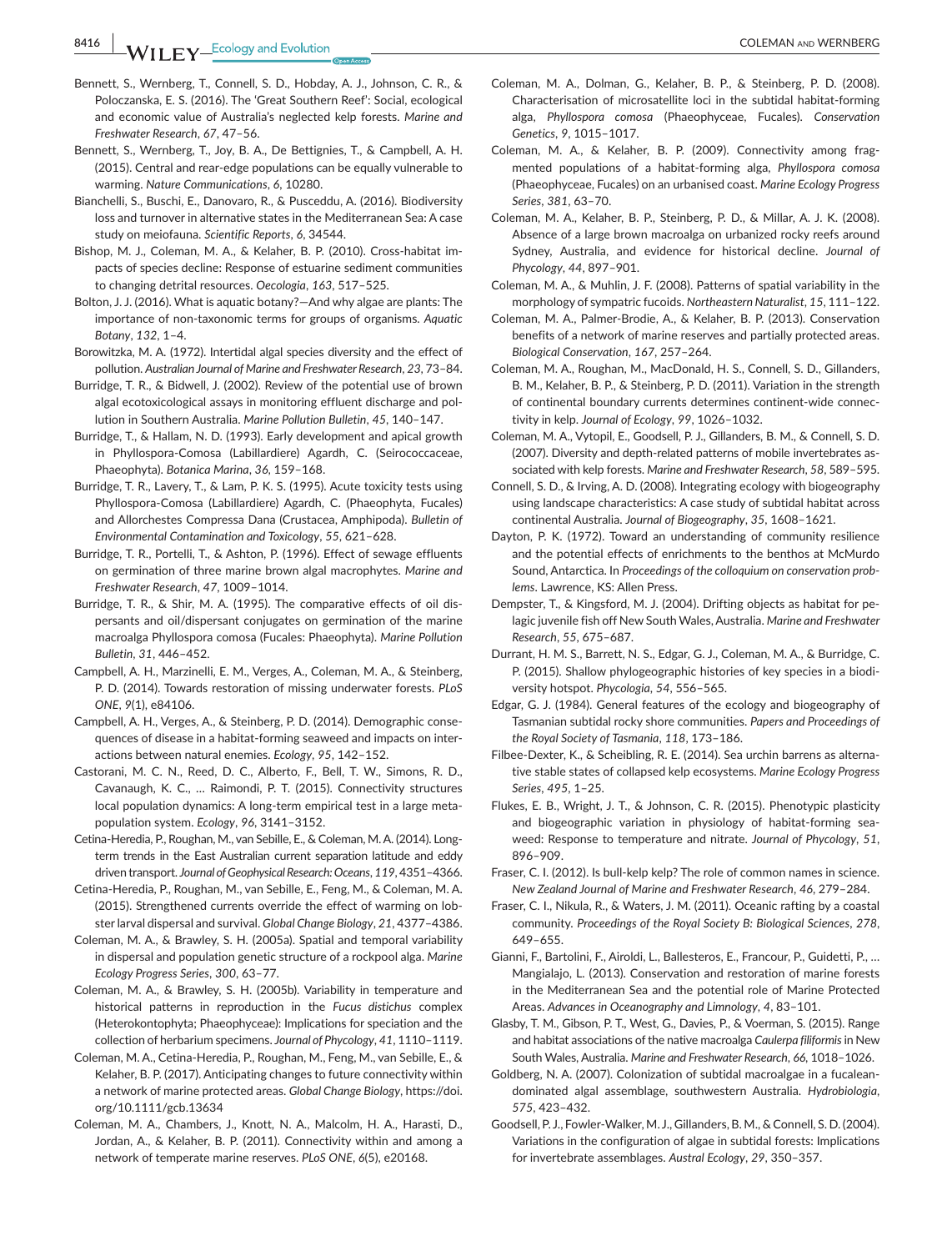- Graham, M. H. (2004). Effects of local deforestation on the diversity and structure of southern California giant kelp forest food webs. *Ecosystems*, *7*, 341–357.
- Guiry, M. D. (2012). How many species of algae are there? *Journal of Phycology*, *48*, 1057–1063.
- Harman, N., Harvey, E. S., & Kendrick, G. A. (2003). Differences in fish assemblages from different reef habitats at Hamelin Bay, south-western Australia. *Marine and Freshwater Research*, *54*, 177–184.
- Hinojosa, I. A., Green, B. S., Gardner, C., & Jeffs, A. (2015). Settlement and early survival of southern rock lobster, Jasus edwardsii, under climatedriven decline of kelp habitats. *Ices Journal of Marine Science*, *72*, 59–68.
- Hay, K. B., Poore, A. G. B., & Lovelock, C. E. (2011). The effects of nutrient availability on tolerance to herbivory in a brown seaweed. *Journal of Ecology*, *99*, 1540–1550.
- Hirst, A. J. (2006). Influence of taxonomic resolution on multivariate analyses of arthropod and macroalgal reef assemblages. *Marine Ecology Progress Series*, *324*, 83–93.
- Hobday, A. J., & Pecl, G. T. (2014). Identification of global marine hotspots: Sentinels for change and vanguards for adaptation action. *Reviews in Fish Biology and Fisheries*, *24*, 415–425.
- Hughes, A. R., Inouye, B. D., Johnson, M. T. J., Underwood, N., & Vellend, M. (2008). Ecological consequences of genetic diversity. *Ecology Letters*, *11*, 609–623.
- Huisman, J. M. (2000). *Marine plants of Australia*. Nedlands, WA: University of Western Australia Press.
- Irving, A. D., & Connell, S. D. (2006). Physical disturbance by kelp abrades erect algae from the understorey. *Marine Ecology Progress Series*, *324*, 127–137.
- Irving, A. D., Connell, S. D., & Gillanders, B. M. (2004). Local complexity in patterns of canopy-benthos associations produces regional patterns across temperate Australasia. *Marine Biology*, *144*, 361–368.
- James, N. P., Reid, C. M., Bone, Y., Levings, A., & Malcolm, I. (2013). The macroalgal carbonate factory at a cool-to-warm temperate marine transition, Southern Australia. *Sedimentary Geology*, *291*, 1–26.
- Kendrick, G. A. (1994). Effects of propagule settlement density and adult canopy on survival of recruits of *Sargassum* spp. (Sargassaceae, Phaeophyta). *Marine Ecology Progress Series*, *103*, 129–140.
- Kendrick, G. A., & Walker, D. I. (1991). Dispersal distances for propagules of sargassum-spinuligerum (Sargassaceae, Phaeophyta) measured directly by vital staining and venturi suction sampling. *Marine Ecology Progress Series*, *79*, 133–138.
- Kendrick, G. A., & Walker, D. I. (1994). Role of recruitment in structuring beds of *Sargassum* spp. (Phaeophyta) at Rottnest Island, Western-Australia. *Journal of Phycology*, *30*, 200–208.
- Kendrick, G. A., & Walker, D. I. (1995). Dispersal of propagules of *Sargassum* spp. (Sargassaceae, Phaeophyta) – Observations of local patterns of dispersal and consequences for recruitment and population-structure. *Journal of Experimental Marine Biology and Ecology*, *192*, 273–288.
- Krumhansl, K. A., & Scheibling, R. E. (2012). Production and fate of kelp detritus. *Marine Ecology Progress Series*, *467*, 281–302.
- Lanham, B. S., Gribben, P. E., & Poore, A. G. B. (2015). Beyond the border: Effects of an expanding algal habitat on the fauna of neighbouring habitats. *Marine Environmental Research*, *106*, 10–18.
- Ling, S. D. (2008). Range expansion of a habitat-modifying species leads to loss of taxonomic diversity: A new and impoverished reef state. *Oecologia*, *156*, 883–894.
- Mangialajo, L., Gianni, F., Airoldi, L., Bartolini, F., Francour, P., Meinesz, A., … Ballesteros, E. (2008). Conservation and restoration of Cystoseira forests in the Mediterranean Sea: The role of marine protected areas. *Rapport Commission International Mer Mediterranee*, *40*, 2013.
- Marzinelli, E. M., Campbell, A. H., Verges, A., Coleman, M. A., Kelaher, B. P., & Steinberg, P. D. (2014). Restoring seaweeds: Does the declining fucoid *Phyllospora comosa* support different biodiversity than other habitats? *Journal of Applied Phycology*, *26*, 1089–1096.
- Marzinelli, E. M., Leong, M. R., Campbell, A. H., Steinberg, P. D., & Verges, A. (2016). Does restoration of a habitat-forming seaweed restore associated faunal diversity? *Restoration Ecology*, *24*, 81–90.
- May, V. (1985). Observation on algal floras close to 2 sewerage outlets. *Cunninghamia*, *1*, 385–394.
- May, D. I., & Clayton, M. N. (1991). Oogenesis, the formation of oogonial stalks and fertilization in Sargassum-Vestitum (Fucales, Phaeophyta) from southern Australia. *Phycologia*, *30*, 243–256.
- Millar, A. J. K., & Kraft, G. T. (1993). Catalogue of marine and freshwater red algae (Rhodophyta) of New South Wales, including Lord Howe Island, South-western Pacific. *Australian Systematic Botany*, *6*, 1–90.
- Muhlin, J. F., Coleman, M. A., Rees, T. A. V., & Brawley, S. H. (2011). Modeling of reproduction in the intertidal macrophyte Fucus vesiculosus and implications for spatial subsidies in the nearshore environment. *Marine Ecology Progress Series*, *440*, 79–94.
- Nilsson, J., Engkvist, R., & Persson, L. E. (2004). Long-term decline and recent recovery of Fucus populations along the rocky shores of southeast Sweden, Baltic Sea. *Aquatic Ecology*, *38*, 587–598.
- van Oppen, M. J. H., Oliver, J. K., Putnam, H. M., & Gates, R. D. (2015). Building coral reef resilience through assisted evolution. *Proceedings of the National Academy of Sciences*, *112*, 2307–2313.
- Pearce, A., Lenanton, R., Jackson, G., Moore, J., Feng, M., & Gaughan, D. (2011). The "marine heat wave" off Western Australia during the summer of 2010/11. *Fisheries Research Report*. Western Australia: Government of Western Australia, Department of Fisheries.
- Pearson, G. A., & Serrão, E. A. (2006). Revisiting synchronous gamete release by fucoid algae in the intertidal zone: Fertilization success and beyond? *Integrative and Comparative Biology*, *46*, 587–597.
- Perkol-Finkel, S., & Airoldi, L. (2010). Loss and recovery potential of marine habitats: An experimental study of factors maintaining resilience in subtidal algal forests at the Adriatic Sea. *PLoS ONE*, *5*, e10791.
- Peters, T. A. (2015). *Patterns, mechanisms and consequences of disease in a habitat forming macroalga*. PhD, University of New South Wales.
- Phillips, J. A. (2001). Marine macroalgal biodiversity hotspots: Why is there high species richness and endemism in southern Australian marine benthic flora? *Biodiversity & Conservation*, *10*, 1555–1577.
- Phillips, J. A., & Blackshaw, J. K. (2011). Extirpation of macroalgae (*Sargassum* spp.) on the subtropical east Australian coast. *Conservation Biology*, *25*, 913–921.
- Phillips, J. C., Kendrick, G. A., & Lavery, P. S. (1997). A test of a functional group approach to detecting shifts in macroalgal communities along a disturbance gradient. *Marine Ecology Progress Series*, *153*, 125–138.
- Poore, A. G. B., Graba-Landry, A., Favret, M., Brennand, H. S., Byrne, M., & Dworjanyn, S. A. (2013). Direct and indirect effects of ocean acidification and warming on a marine plant-herbivore interaction. *Oecologia*, *173*, 1113–1124.
- Poore, A. G. B., & Hill, N. A. (2005). Spatial associations among palatable and unpalatable macroalgae: A test of associational resistance with a herbivorous amphipod. *Journal of Experimental Marine Biology and Ecology*, *326*, 207–216.
- Poore, A. G. B., & Steinberg, P. D. (1999). Preference-performance relationships and effects of host plant choice in an herbivorous marine amphipod. *Ecological Monographs*, *69*, 443–464.
- Reusch, T. B. H., Ehlers, A., Hämmerli, A., & Worm, B. (2005). Ecosystem recovery after climatic extremes enhanced by genotypic diversity. *Proceedings of the National Academy of Sciences of the United States of America*, *102*, 2826–2831.
- Scanes, P. R., & Phillip, N. (1995). Environmental impact of deepwater discharge of sewage off Sydney, NSW, Australia. *Marine Pollution Bulletin*, *31*, 343–346.
- Schiel, D. R. (1988). Algal interactions on shallow subtidal reefs in northern New Zealand: A review. *New Zealand Journal of Marine and Freshwater Research*, *22*, 481–489.